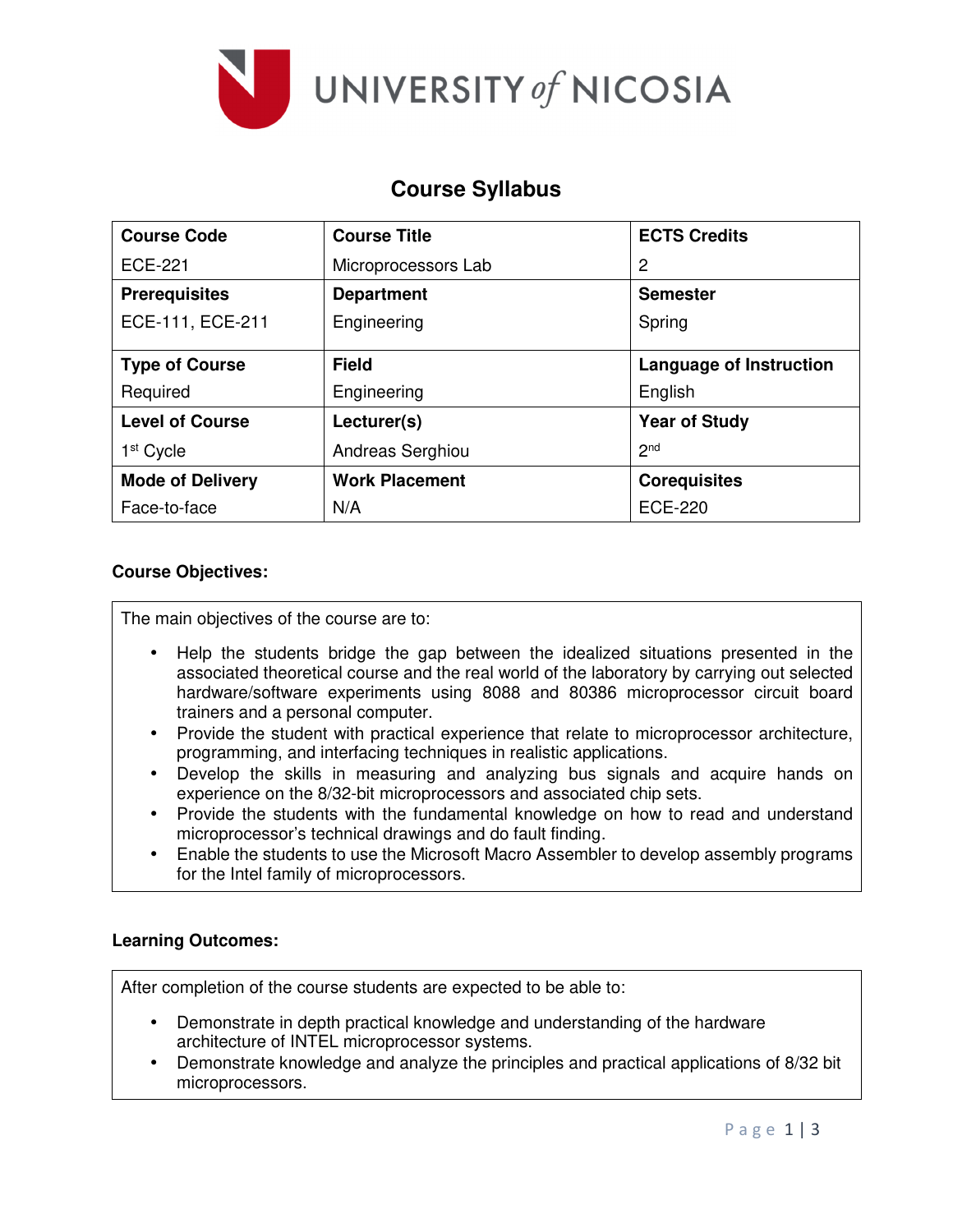

- Analyze bus signals.
- Demonstrate competency in troubleshooting circuit faults.
- Read and understand microprocessor's technical drawings and do fault finding.
- Use microprocessors to communicate with and control devices in the outside world.
- Demonstrate competency in developing software using Assembly language programming.

# **Course Content:**

A. Introduction to BGC-8088 System Microengineer

- Hardware architecture: CPU and clock circuit, reset control logic, clock generator, memory, status port.
- Monitor commands: numerical treatment commands, memory management commands, assembler commands, program control commands.
- Program examples: Controlling the blinking of LED through status port, controlling the speaker through status port.

B. Introduction to Lab-Volt 32-bit Microprocessor Trainer

- Trainer Familiarization
- Bus Operation
- Memory Interfacing
- I/O Interfacing
- Interrupt Processing
- Programming: Addressing Modes
- Programming: 80386 CPU Instructions
- Troubleshooting
- Microprocessor Applications ( DC Motor Control, Temperature Control )
- C. Introduction to MASM
	- Introduction to DOS commands
	- Using DEBUG
	- Introduction to the Programmers WorkBench and CodeView. Program example:
		- $\circ$  Decomposition and display of an ASCII coded character enter on the keyboard in hexadecimal format
	- Introduction to Assembly Language Programming. Program examples:
		- o DOS functions 02H and 06H to display characters
			- o DOS function 09H to display a string of characters
			- o Changing Character and Screen Background Colour
			- o BIOS INT 10H to access the video display (positioning the cursor)
			- o Develop a program requesting a password

## **Learning Activities and Teaching Methods:**

The student is given a direct contact with the instructor, and thus the advantages of close direction and personal discussion of ideas, experimental methods and techniques.